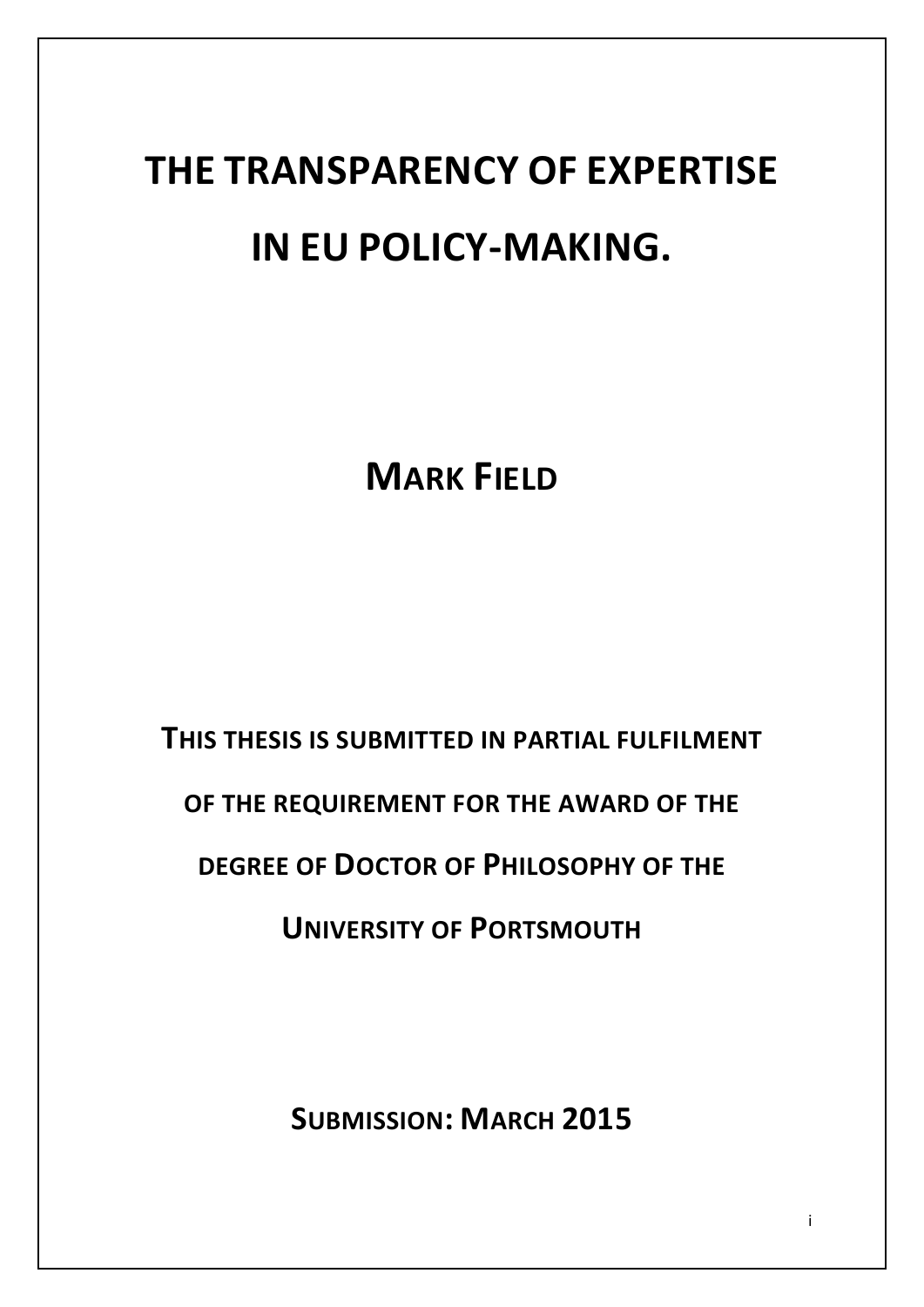# **Abstract.**

This thesis contributes to a growing body of literature on the role of transparency in public life. Analysing EU transparency through three levels of analysis, the thesis investigates how and why the expert advice proffered to EU policy makers is made transparent to EU citizens.

At the institutional level, the study compares the transparency provided through the online registers to assess the extent of compliance with the rules and guidelines on the provision of information. It shows significant errors and gaps in the publicly available data, and demonstrates that these inaccuracies are the result of poor quality assurance at the institutions.

At the group/actor level, the study draws on data from a series of elite interviews with policy-makers to consider the purpose of EU transparency. It shows that, whilst individual actors overwhelmingly frame transparency in wholly positive terms, collectively they bestow it with multiple attributes. The thesis posits that the EU has multiple transparencies and that the transparency tools - intended to improve citizen trust in the EU institutions - are frequently used by groups to undermine this trust.

The process level of analysis examines the nature of the expertise used in the policy process in two distinct areas. It shows that, overwhelmingly, individuals apply to join an expert group following an informal approach from officials at the relevant Directorate General, and that those appointed in a personal capacity are likely to be already known to the Commission official responsible for the appointment. The study argues that, for the Commission's expert group appointments, the nontransparent nature of these informal processes undermines the Commission's rules and guidelines on transparency.

Finally, the thesis recommends a number of specific and low cost measures to improve the transparency of the expertise used in the EU's policy-making process.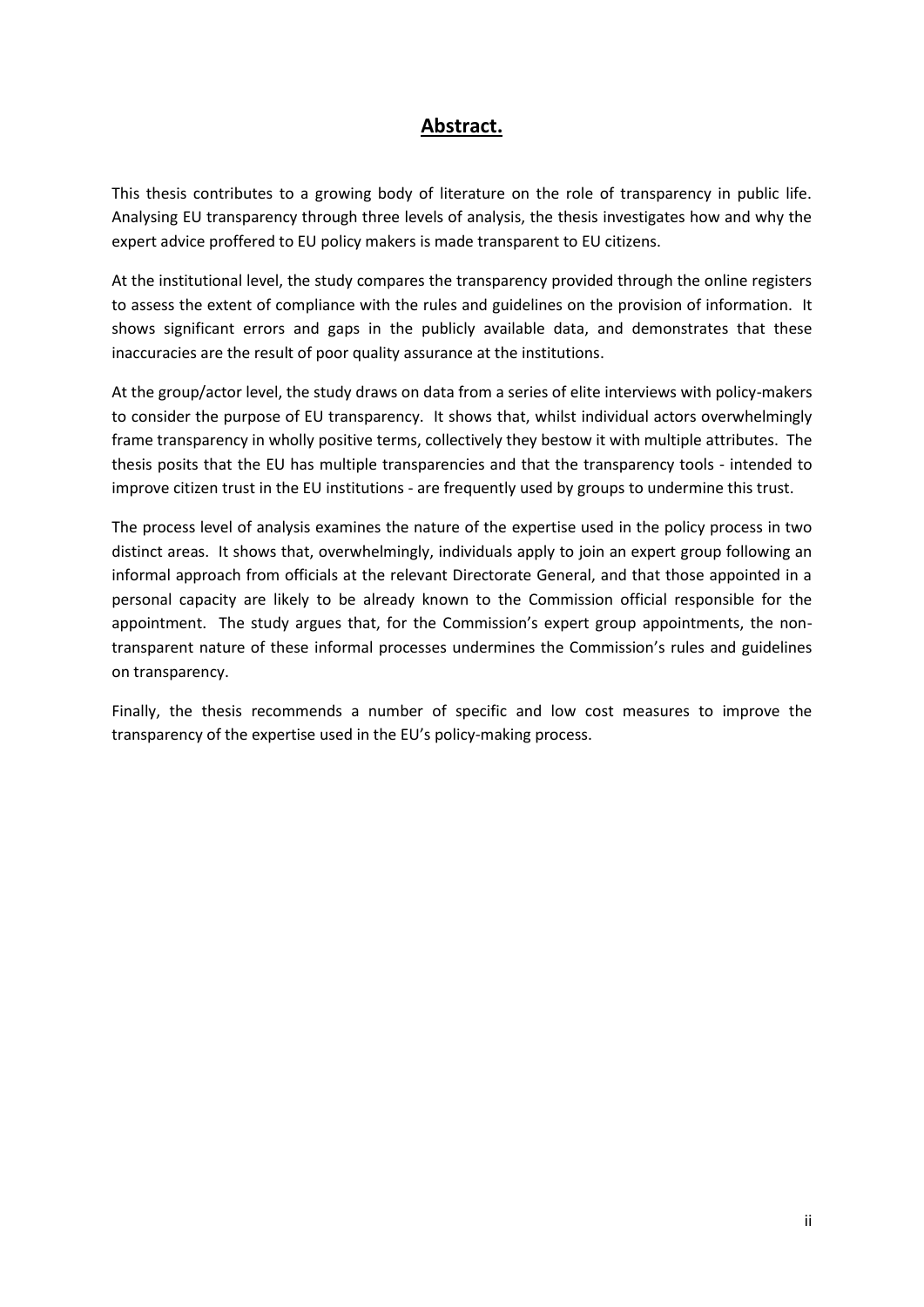# **Table of contents.**

#### **Preface**

| Title page                             |           |
|----------------------------------------|-----------|
| Abstract                               | ii        |
| Table of contents                      | iii       |
| Declaration                            | viii      |
| List of figures                        | iх        |
| List of abbreviations                  | xii       |
| Funding statement and acknowledgements | <b>XV</b> |
| Dissemination                          | xvi       |

#### **Chapter one - Introduction**

| Section | Title                        | Page         |
|---------|------------------------------|--------------|
|         |                              |              |
| 1.1     | Purpose and focus            | $\mathbf{1}$ |
| 1.2     | Links to existing literature | 4            |
| 1.3     | Research approach            | 5            |
| 1.4     | Conceptual framework         | 5            |
| 1.5     | Research question            | 6            |
| 1.6     | Research aims                | 6            |
| 1.7     | Initial suppositions         | 7            |
| 1.8     | Definition of transparency   | 9            |
| 1.9     | Chapter breakdown            | 9            |

#### **Chapter two - State of the art**

| Section | Title                      | Page |
|---------|----------------------------|------|
|         |                            |      |
| 2.1     | Introduction               | 13   |
| 2.2     | Defining transparency      | 13   |
| 2.3     | The nature of transparency | 15   |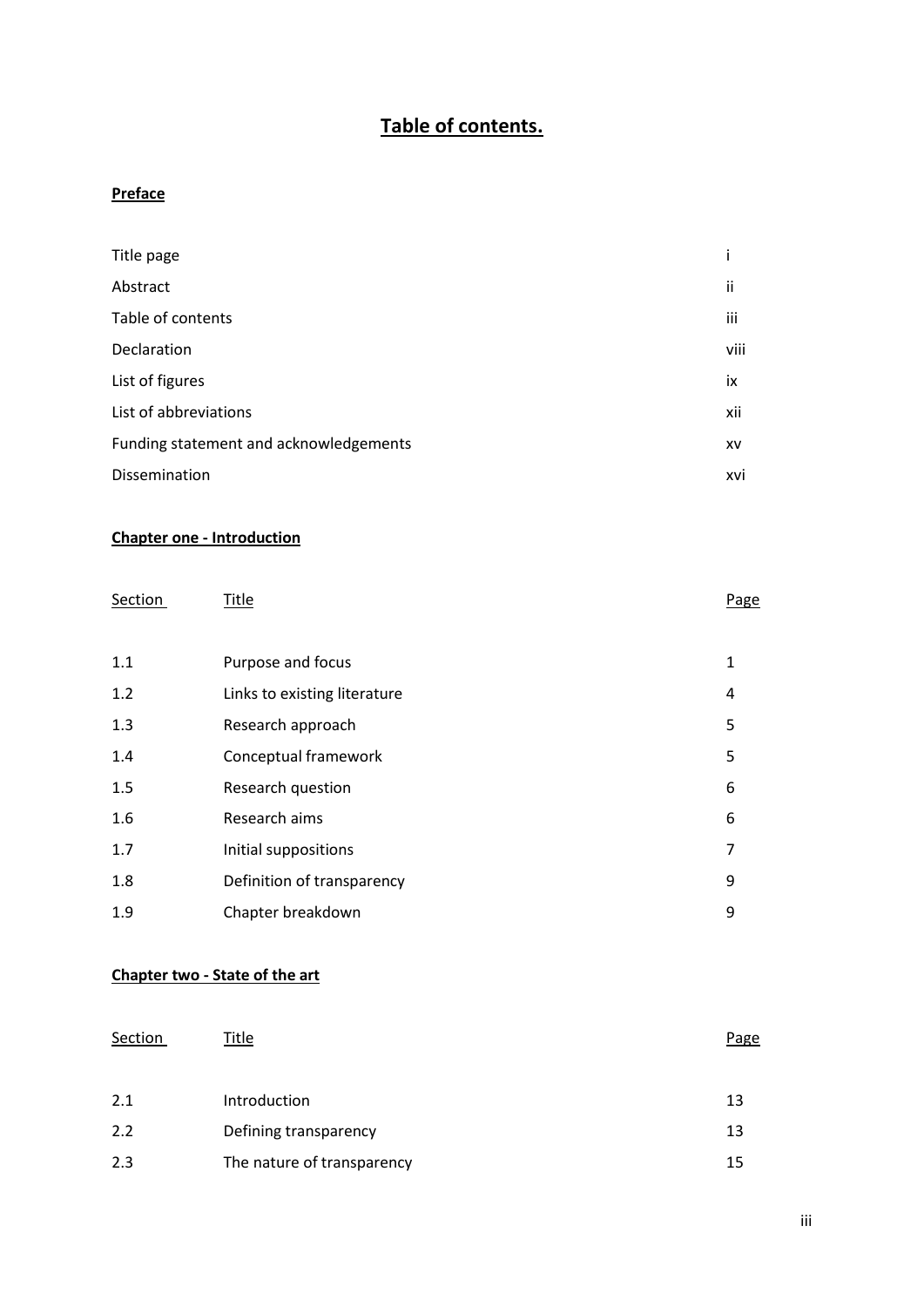| 2.4  | The nature of EU transparency                           | 16 |
|------|---------------------------------------------------------|----|
| 2.5  | Linking EU transparency to legitimacy                   | 17 |
| 2.6  | Linking EU transparency to democratic participation     | 22 |
| 2.7  | The link between democratic participation and expertise | 24 |
| 2.8  | The legitimacy of expertise                             | 26 |
| 2.9  | Expertise at the Commission                             | 28 |
| 2.10 | Defining an EG                                          | 29 |
| 2.11 | Comitology committees and EGs                           | 29 |
| 2.12 | Number of EGs                                           | 29 |
| 2.13 | Rationale for the establishment of an EG                | 30 |
| 2.14 | Composition of the EGs                                  | 33 |
| 2.15 | EGs and the Directorates General (DGs)                  | 34 |
| 2.16 | <b>Commission control of EGs</b>                        | 35 |
| 2.17 | EGs and decision-making                                 | 37 |
| 2.18 | Lobbying and the EGs                                    | 40 |
| 2.19 | Conclusion                                              | 41 |

# **Chapter three - Research methods**

| <b>Section</b> | Title                                                   | Page |
|----------------|---------------------------------------------------------|------|
| 3.1            | Introduction                                            | 42   |
| 3.2            | Research design                                         | 42   |
| 3.3            | Conceptualising effectiveness                           | 46   |
| 3.4            | Comparative case study design - institutional           | 47   |
| 3.5            | Data collection - institutional                         | 48   |
| 3.6            | Comparative case study design - group/actor and process | 49   |
| 3.7            | Selection of cases - group/actor                        | 50   |
| 3.8            | Selection of cases - process                            | 53   |
| 3.9            | Data collection - group/actor and process               | 57   |
| 3.10           | Conduct of interviews                                   | 61   |
| 3.11           | Coding scheme                                           | 62   |
| 3.12           | <b>Ethical considerations</b>                           | 63   |
| 3.13           | Conclusion                                              | 64   |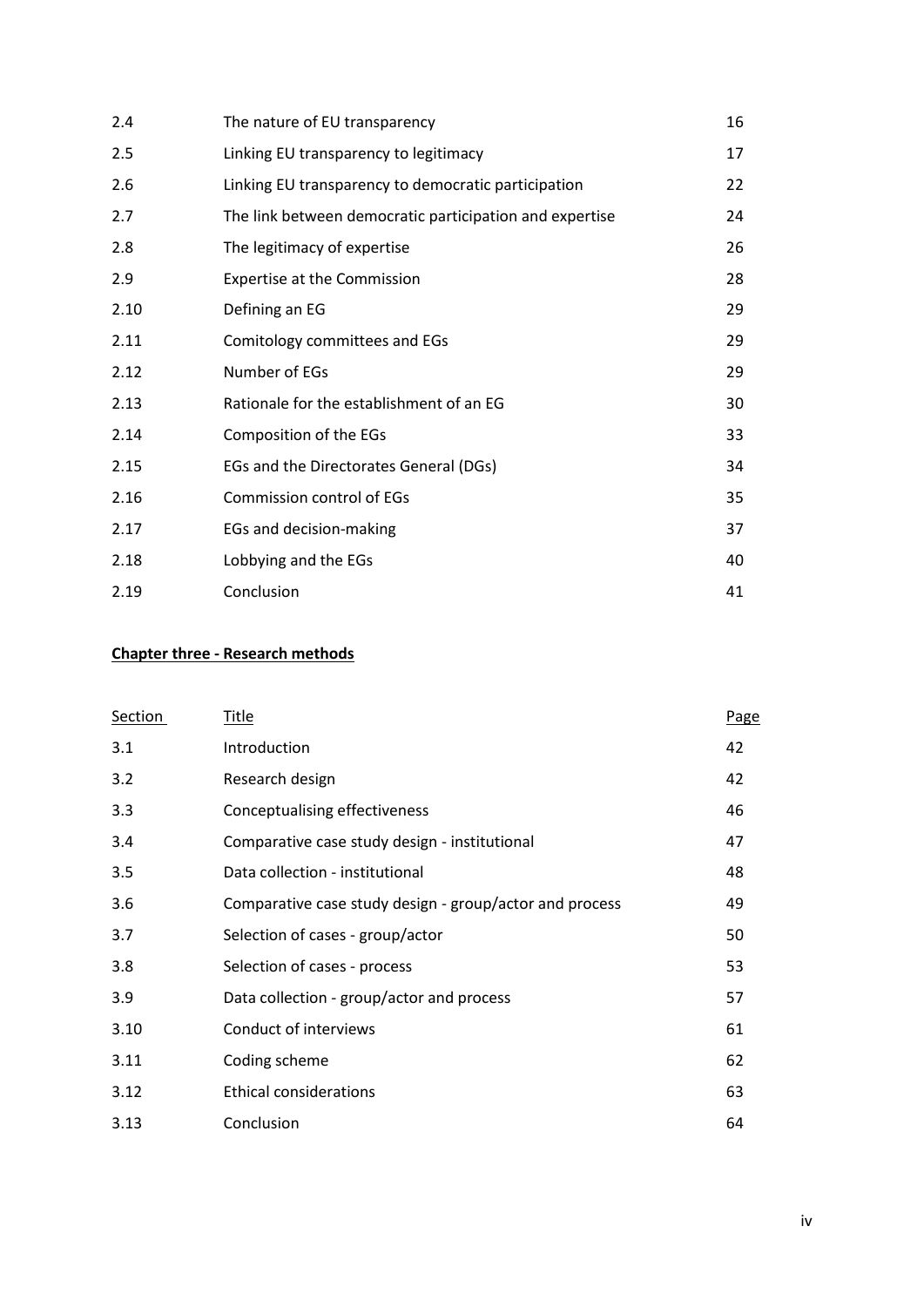# **Chapter four - Transparency as a changing concept**

| Section | <b>Title</b>                                  | Page |
|---------|-----------------------------------------------|------|
| 4.1     | Introduction                                  | 65   |
| 4.2     | Distinction between transparency and openness | 65   |
| 4.3     | Directions of transparency model              | 66   |
| 4.4     | Dichotomous models                            | 67   |
| 4.5     | <b>Functional models</b>                      | 68   |
| 4.6     | Summary of models                             | 68   |
| 4.7     | The lineage of the JTR                        | 69   |
| 4.8     | From SEA to Maastricht                        | 69   |
| 4.9     | Early transparency proposals                  | 70   |
| 4.10    | The Santer Commission                         | 71   |
| 4.11    | Aftermath of the Santer resignation           | 72   |
| 4.12    | Right of access to documents                  | 72   |
| 4.13    | The Kinnock reforms                           | 75   |
| 4.14    | The White Paper on Governance                 | 77   |
| 4.15    | The Andreasen and Eurostat affairs            | 78   |
| 4.16    | The Barroso reforms                           | 78   |
| 4.17    | European Transparency Initiative              | 79   |
| 4.18    | The JTR                                       | 81   |
| 4.19    | Societal groups as 'Monitocracies'            | 82   |
| 4.20    | Conclusion                                    | 84   |

#### **Chapter five - Institutional transparency**

| Section | Title                                                  | Page |
|---------|--------------------------------------------------------|------|
| 5.1     | Introduction                                           | 86   |
| 5.2     | Background to the MEP Declaration of Interest register | 86   |
| 5.3     | Institutional impetus for increased transparency       | 87   |
| 5.4     | Media impetus for increased transparency               | 89   |
| 5.5     | Impetus for introduction of register of EGs            | 91   |
| 5.6     | Code of Conduct for MEPs                               | 92   |
| 5.7     | Declaration of financial interests                     | 93   |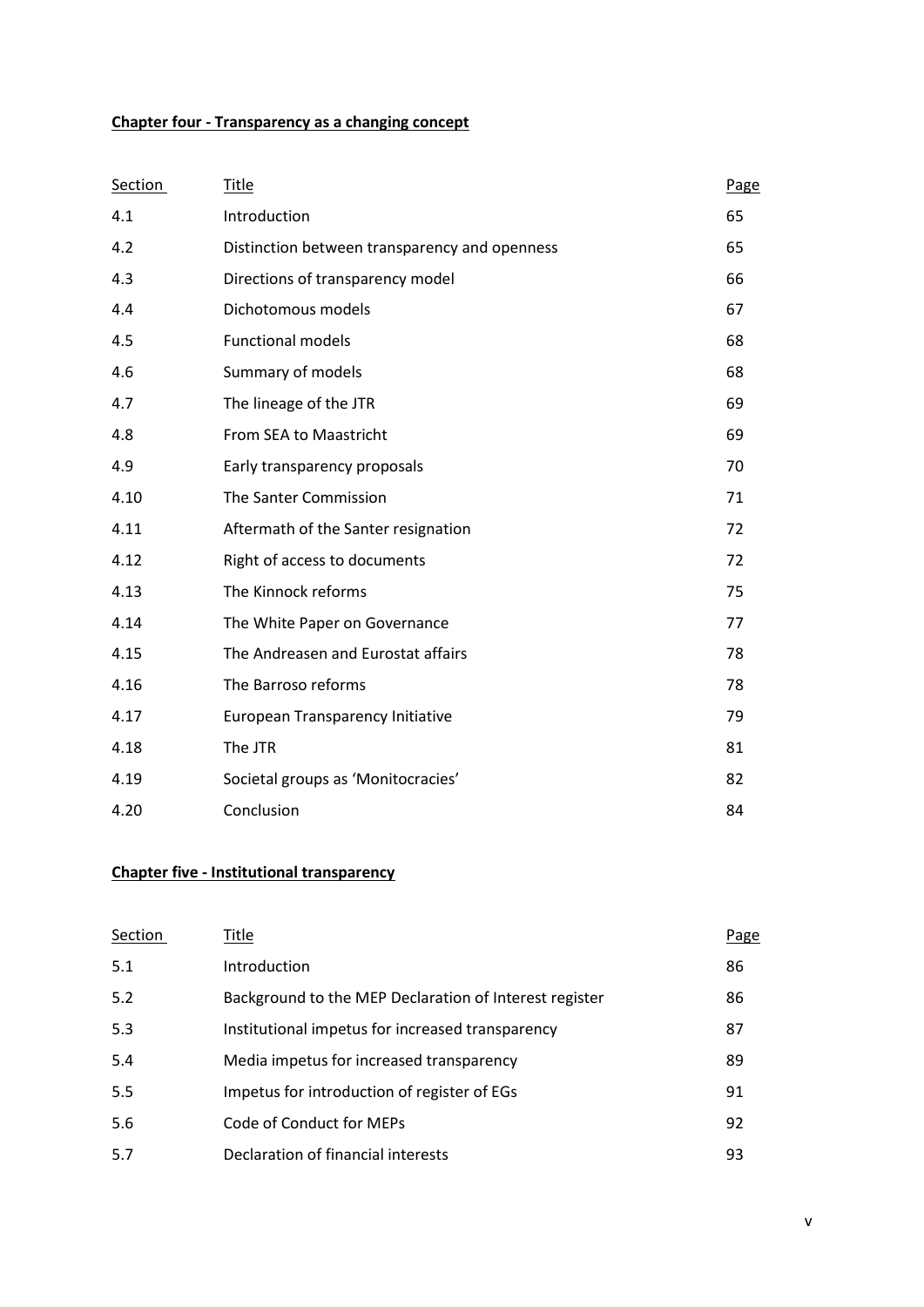| 5.8  | EP and Commission registers - transparency test | 94  |
|------|-------------------------------------------------|-----|
| 5.9  | Transparency test: MEPs declarations            | 95  |
| 5.10 | EP register sample selection                    | 95  |
| 5.11 | EP register findings and analysis               | 96  |
| 5.12 | Transparency test: EG register                  | 101 |
| 5.13 | EG register sample selection                    | 102 |
| 5.14 | EG register findings and analysis               | 102 |
| 5.15 | Transparency test discussion                    | 105 |
| 5.16 | <b>Internal Quality Assurance</b>               | 106 |
| 5.17 | <b>External Quality Assurance</b>               | 108 |
| 5.18 | Conclusion                                      | 111 |

# **Chapter six - Actor and group transparency**

| <b>Section</b> | <u>Title</u>                                | Page |
|----------------|---------------------------------------------|------|
| 6.1            | Introduction                                | 113  |
| 6.2            | Summary of models                           | 113  |
| 6.3            | The multiple functions of EU transparency   | 114  |
| 6.4            | Transparency context                        | 114  |
| 6.5            | Interview approach                          | 115  |
| 6.6            | Findings: all                               | 115  |
| 6.7            | Findings: classified by actor type          | 116  |
| 6.8            | The role of the European Ombudsman          | 127  |
| 6.9            | The role of societal groups                 | 129  |
| 6.10           | Core and ancillary transparency advocates   | 130  |
| 6.11           | Insider and outsider transparency advocates | 130  |
| 6.12           | Scrutiny by outsider transparency advocates | 132  |
| 6.13           | Conclusion                                  | 135  |

#### **Chapter seven - Process transparency**

| Section | Title                                 | Page |
|---------|---------------------------------------|------|
| 7.1     | <b>Introduction</b>                   | 137  |
| 7.2     | Political and technical policy-making | 138  |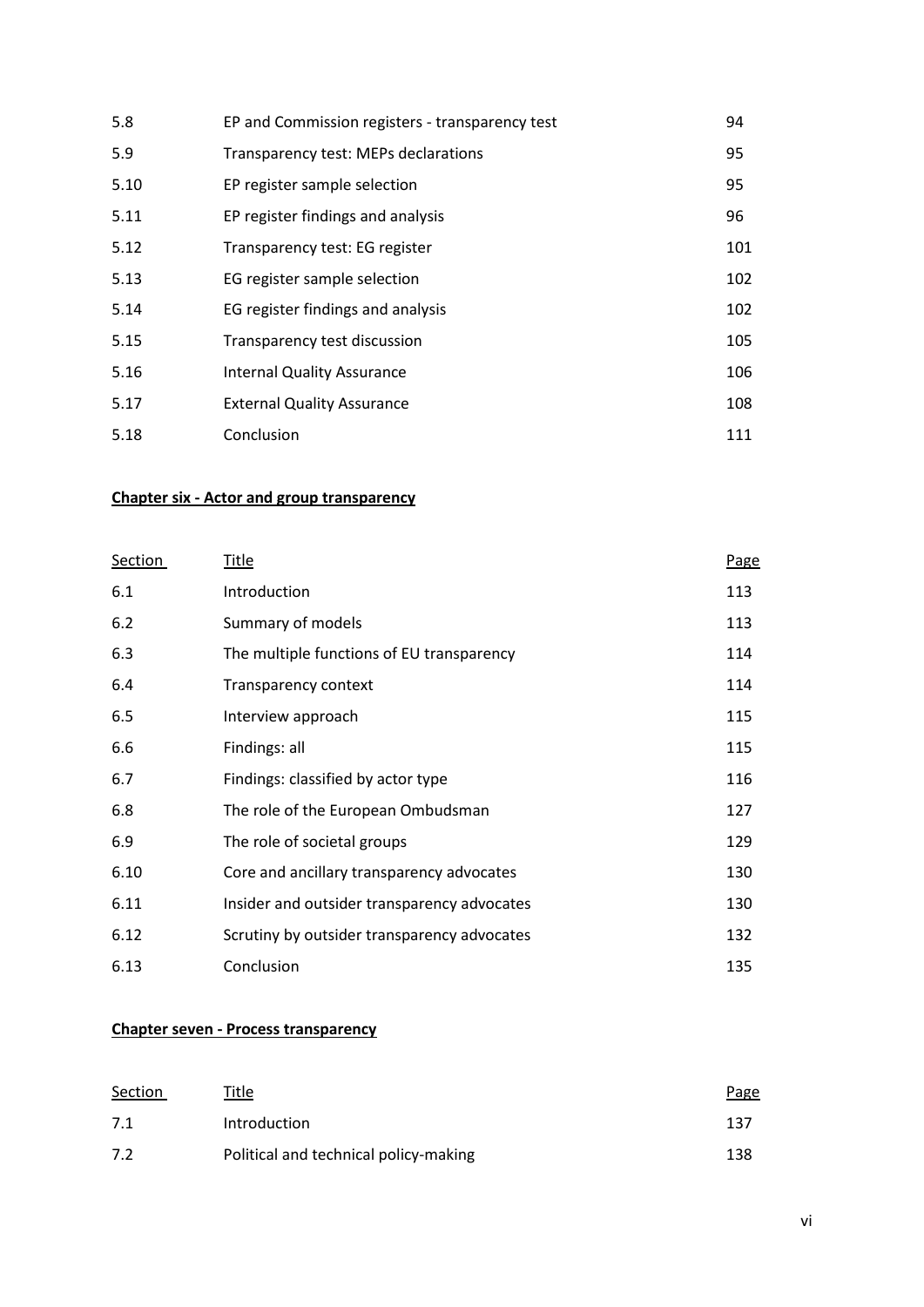| 7.3  | Selection of cases for comparison              | 139 |
|------|------------------------------------------------|-----|
| 7.4  | Indicator for political salience               | 140 |
| 7.5  | Size of allocated budget                       | 140 |
| 7.6  | Background and context of cases                | 141 |
| 7.7  | Framing of policy areas by Commission          | 143 |
| 7.8  | Transparency of the formal procedures          | 145 |
| 7.9  | Rationale for creation of groups               | 145 |
| 7.10 | Requirements of membership                     | 145 |
| 7.11 | Call for experts                               | 146 |
| 7.12 | Record of meetings                             | 147 |
| 7.13 | Discussion                                     | 148 |
| 7.14 | <b>Experience of EG members</b>                | 150 |
| 7.15 | Formal and informal appointment procedures     | 151 |
| 7.16 | Motivation of those applying for EG membership | 154 |
| 7.17 | Previous experience                            | 157 |
| 7.18 | Views of the conduct of EG meetings            | 159 |
| 7.19 | Language issues                                | 159 |
| 7.20 | Group composition                              | 160 |
| 7.21 | Perceived transparency of process              | 162 |
| 7.22 | Conclusion                                     | 163 |

# **Chapter eight - Conclusion**

| Section      | Title                     | Page |
|--------------|---------------------------|------|
| 8.1          | Summary                   | 166  |
| 8.2          | Recommendations           | 170  |
| 8.3          | Limitations of study      | 174  |
| 8.4          | Contribution to knowledge | 175  |
| 8.5          | Concluding remarks        | 176  |
|              |                           |      |
| Bibliography |                           | 178  |

| List of annexes | 192 |
|-----------------|-----|
|                 |     |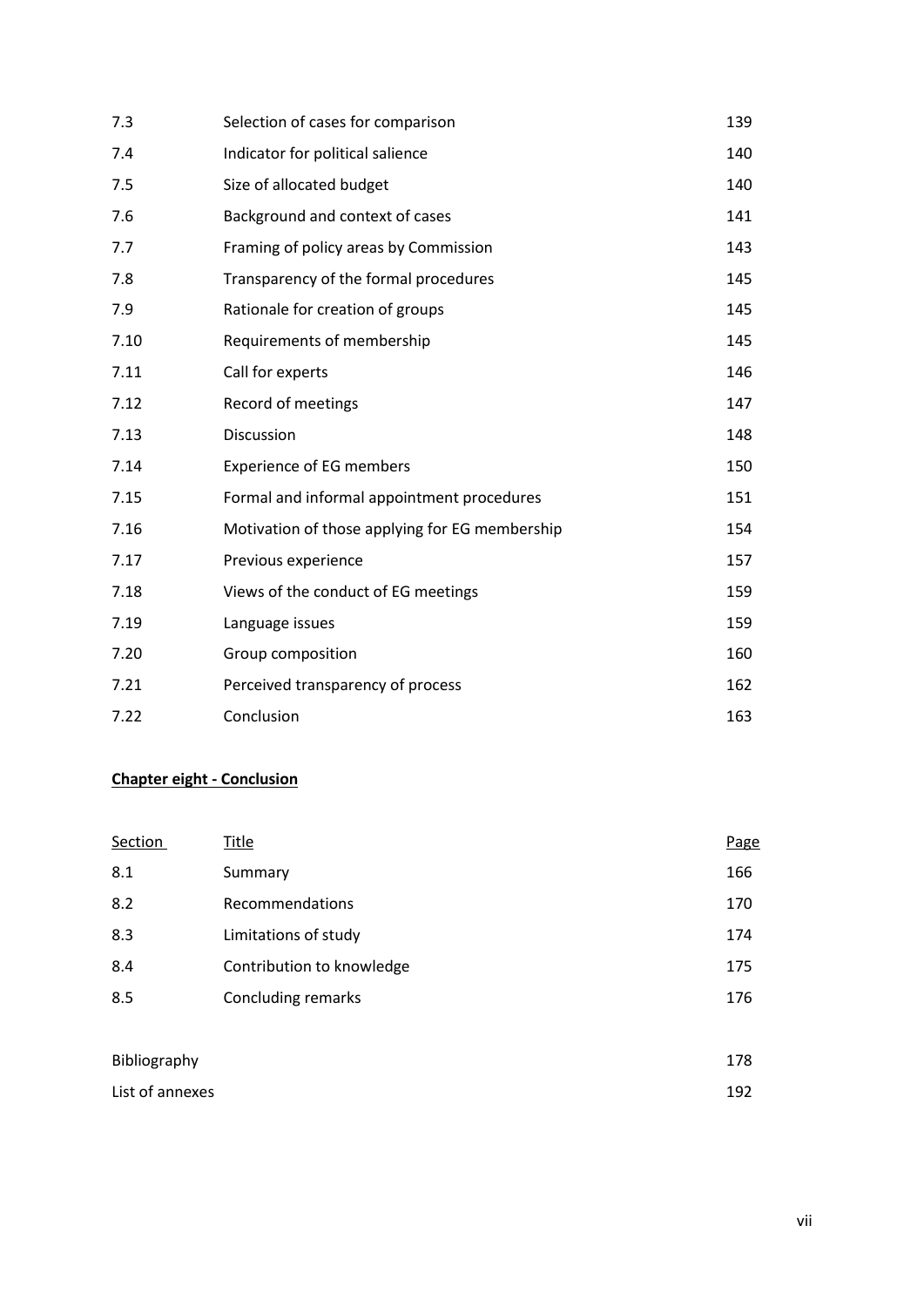# **Declaration.**

Whilst registered as a candidate for the above degree, I have not been registered for any other research award. The results and conclusions embodied in this thesis are the work of the named candidate and have not been submitted for any other academic award.

**Word count: 72, 156.**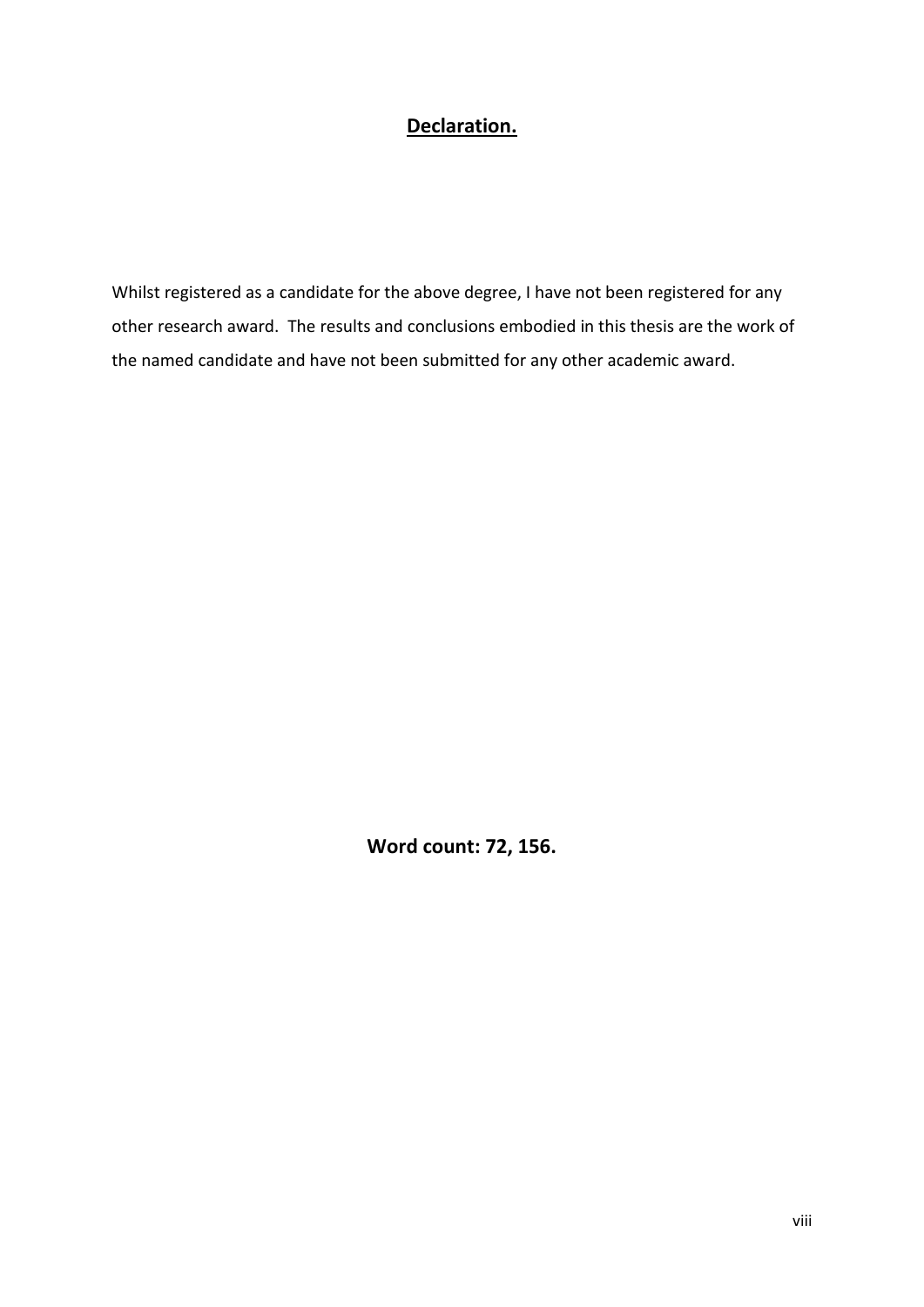# **List of figures.**

# **Chapter two - state of the art**

| <b>Figure</b> | Title                             | Page |
|---------------|-----------------------------------|------|
| 2.1           | Transparency and input legitimacy | 22   |
| 2.2           | Paired hypotheses for EGs in DGs  | 31   |
| 2.3           | Diagram of umbrella EGs           | 34   |
| 2.4           | Diagram of autonomous EGs         | 35   |
| 2.5           | Policy making phases              | 37   |

#### **Chapter three - research methods**

| Figure | Title                                             | Page |
|--------|---------------------------------------------------|------|
| 3.1    | Effectiveness of transparency                     | 47   |
| 3.2    | Survey results on lobbying                        | 51   |
| 3.3    | Typology of interview participants                | 53   |
| 3.4    | Faure's four types of comparative research design | 54   |
| 3.5    | Variables for case studies                        | 56   |
| 3.6    | MEPs interview request protocol                   | 59   |
| 3.7    | Summary of transparency and related concepts      | 63   |

# **Chapter four - transparency as a changing concept**

| <b>Figure</b> | Title                                        | Page |
|---------------|----------------------------------------------|------|
| 4.1           | Delineation of effectiveness of transparency | 69   |
| 4.2           | Definition of the term 'document'            | 73   |
| 4.3           | Time limit for dealing with applications     | 74   |
| 4.4           | Cost and procedure of applications           | 74   |
| 4.5           | Language of documents                        | 74   |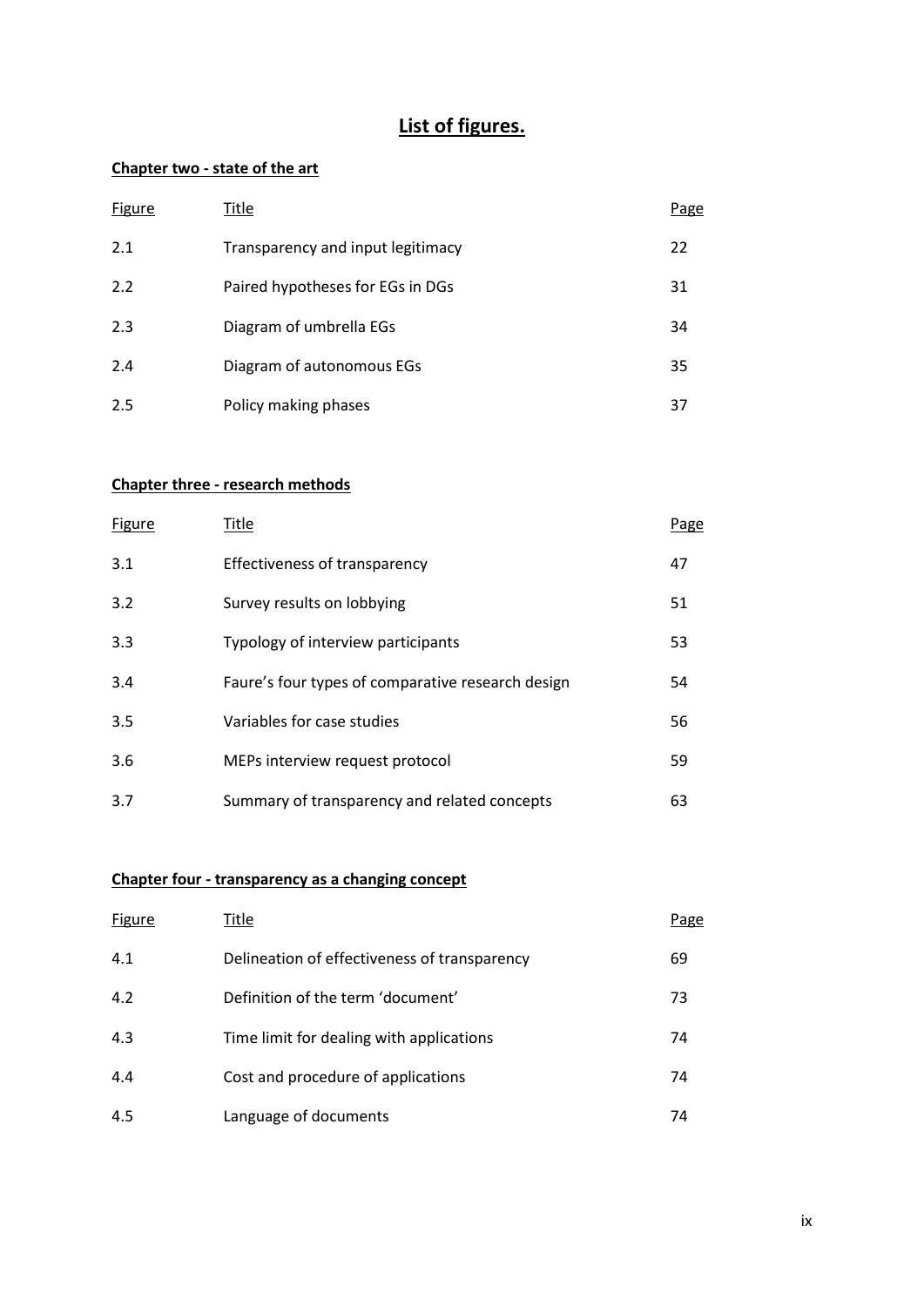# **Chapter five - institutional transparency**

| <b>Figure</b> | <u>Title</u>                                           | Page |
|---------------|--------------------------------------------------------|------|
| 5.1           | Summary of MEPs Code of Conduct                        | 93   |
| 5.2           | Information included in MEPs declarations of interests | 93   |
| 5.3           | Summary of MEPs declarations                           | 97   |
| 5.4           | Remunerated activity                                   | 97   |
| 5.5           | Inaccurate data on MEPs declarations of interests      | 99   |
| 5.6           | Illegible entries on MEPs declarations of interests    | 100  |
| 5.7           | Gender balance threshold in EGs                        | 103  |
| 5.8           | Classification of electronic data                      | 104  |
| 5.9           | Compliance scores for EG entry by DG                   | 104  |
| 5.10          | Written response to Denis De Jong MEP                  | 105  |
| 5.11          | Screenshot of DG ENTR entry showing ACEA as NGO        | 106  |
| 5.12          | Responses to calls for expressions of interest         | 110  |

#### **Chapter six - actor transparency**

| <b>Figure</b> | <u>Title</u>                                              | Page |
|---------------|-----------------------------------------------------------|------|
| 6.1           | Summary of the transparency literature                    | 114  |
| 6.2           | Transparency and its conceptual linkages                  | 115  |
| 6.3           | Frequency of use of linking themes - all participants     | 115  |
| 6.4           | Principal function of transparency by actor type          | 116  |
| 6.5           | Frequency of use of linking themes - Commission officials | 116  |
| 6.6           | Frequency of use of linking themes - MEPs                 | 119  |
| 6.7           | Frequency of use of linking themes - interest groups      | 125  |
| 6.8           | Frequency of use of linking themes -societal groups       | 126  |
| 6.9           | Advantages and disadvantages of transparency by actor     | 127  |
| 6.10          | Typology of transparency advocates                        | 132  |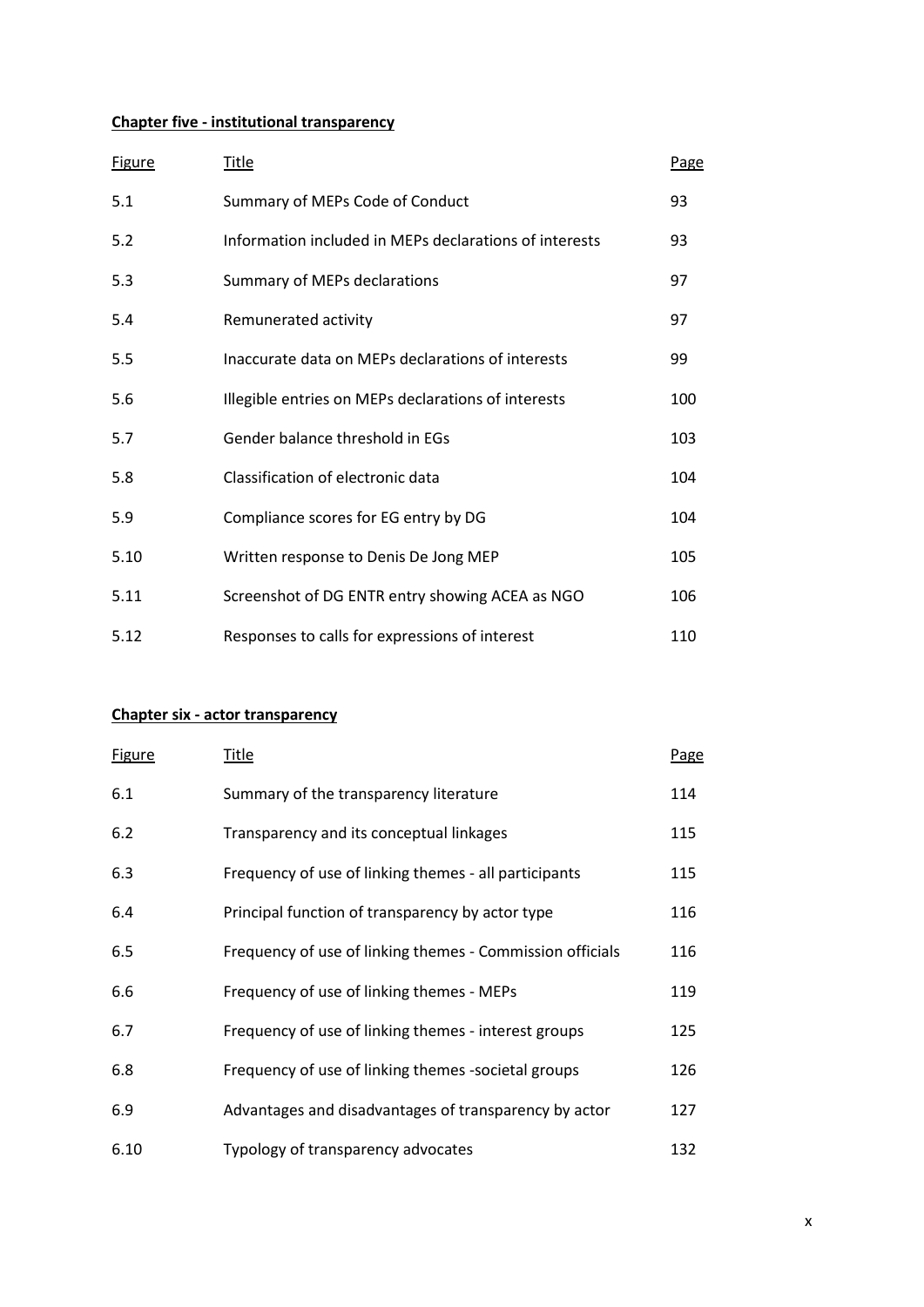#### **Chapter seven - process transparency**

| <b>Figure</b> | Title                                                    | Page |
|---------------|----------------------------------------------------------|------|
| 7.1           | Comparability factors for case studies                   | 140  |
| 7.2           | Budget and participation for Erasmus programme over time | 143  |
| 7.3           | Summary of information available in EG register          | 148  |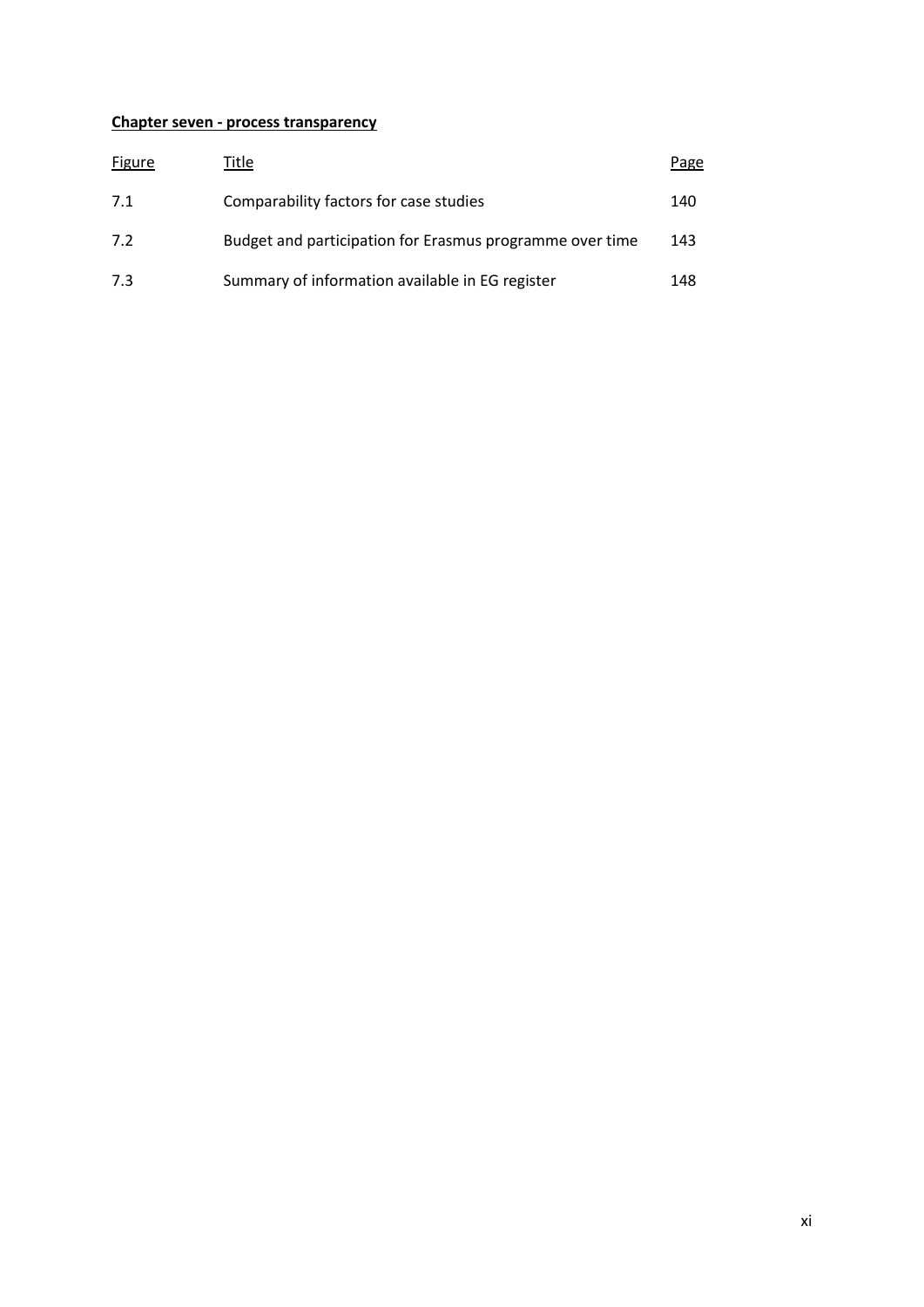# **List of abbreviations.**

| <b>ACEA</b>     | European Automobile Manufacturer's Association      |
|-----------------|-----------------------------------------------------|
| AIE             | Access Info Europe                                  |
| ALTER-EU        | Alliance for Lobbying Transparency and Ethics       |
| CEO             | Corporate Europe Observatory                        |
| <b>CEFIC</b>    | <b>European Chemical Industry Council</b>           |
| <b>CPI</b>      | <b>Corruption Perception Index</b>                  |
| <b>CSO</b>      | Civil Society Organisation                          |
| <b>DfID</b>     | Department for International Development            |
| DG              | <b>Directorate General</b>                          |
| <b>DG AGRI</b>  | <b>DG Agriculture</b>                               |
| DG DEVCO        | DG International Cooperation and Development        |
| DG EAC          | <b>DG Education and Culture</b>                     |
| <b>DG ENER</b>  | <b>DG Energy</b>                                    |
| <b>DG ENTR</b>  | <b>DG Enterprise</b>                                |
| <b>DG JUST</b>  | <b>DG Justice</b>                                   |
| DG INFSO        | DG Information Society and Media                    |
| DG MOVE         | DG Mobility and Transport                           |
| DG SCIC         | DG Interpretation                                   |
| DG SG           | <b>DG Secretariat-General</b>                       |
| <b>DG TAXUD</b> | <b>DG Taxation and Customs Union</b>                |
| <b>EACEA</b>    | Education, Audiovisual and Culture Executive Agency |
| <b>ECCJ</b>     | <b>European Coalition for Corporate Justice</b>     |
| <b>ECEAE</b>    | <b>European Coalition to End Animal Experiments</b> |
| ECI             | European Citizens' Initiative                       |
| ECJ             | <b>European Court of Justice</b>                    |
| EG              | <b>Expert Group</b>                                 |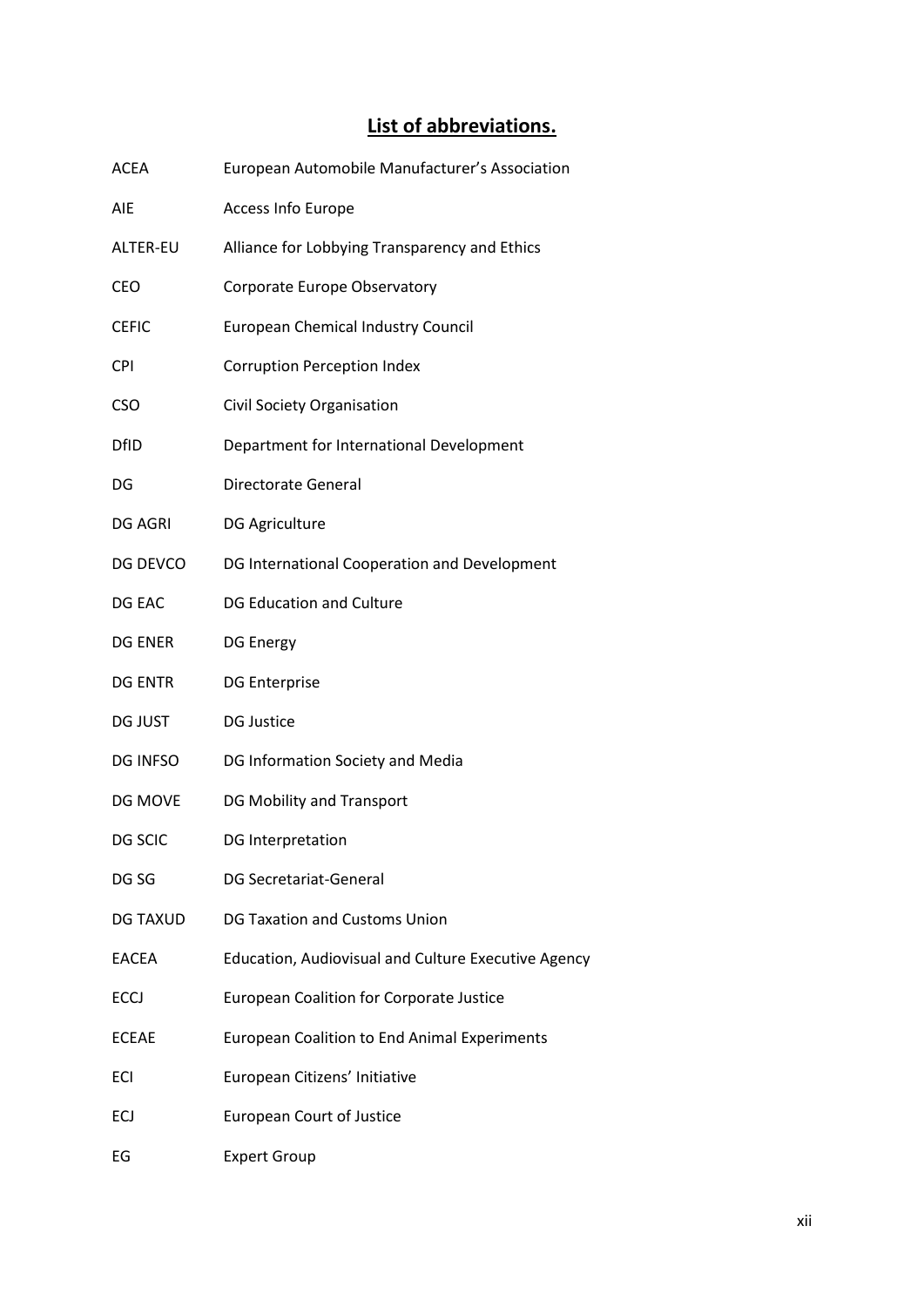| EGR          | <b>Expert Group Register</b>                                                        |
|--------------|-------------------------------------------------------------------------------------|
| EP           | <b>European Parliament</b>                                                          |
| <b>EPACA</b> | European Public Affairs consultancies Association                                   |
| <b>EPP</b>   | European People's Party                                                             |
| <b>EPSO</b>  | <b>European Personnel Selection Office</b>                                          |
| ERASMUS      | European Community Action Scheme for the Mobility of University Students            |
| ESO          | Expertgrupp för studier I offentlig ekonomi [Panel for the study of public economy] |
| ETI          | European Transparency Initiative                                                    |
| EU           | European Union                                                                      |
| FoEE         | Friends of the Earth Europe                                                         |
| FOI          | Freedom of Information                                                              |
| HE           | <b>Higher Education</b>                                                             |
| HEI          | <b>Higher Education Institution</b>                                                 |
| IAP          | Institutional and Administrative Policies                                           |
| <b>IFES</b>  | International Foundation for Electoral Systems                                      |
| IMF          | <b>International Monetary Fund</b>                                                  |
| IО           | International Organisation                                                          |
| JTR          | Joint Transparency Register                                                         |
| LLP          | Lifelong Learning Programme                                                         |
| <b>MEP</b>   | Member of the European Parliament                                                   |
| <b>MNC</b>   | <b>Multi National Company</b>                                                       |
| MP           | <b>Member of Parliament</b>                                                         |
| <b>MS</b>    | <b>Member State</b>                                                                 |
| <b>NGO</b>   | Non-Governmental Organisation                                                       |
| <b>NSS</b>   | <b>National Student Survey</b>                                                      |
| OECD         | Organisation of Economic Cooperation and Development                                |
| OJEU         | Official Journal of the European Union                                              |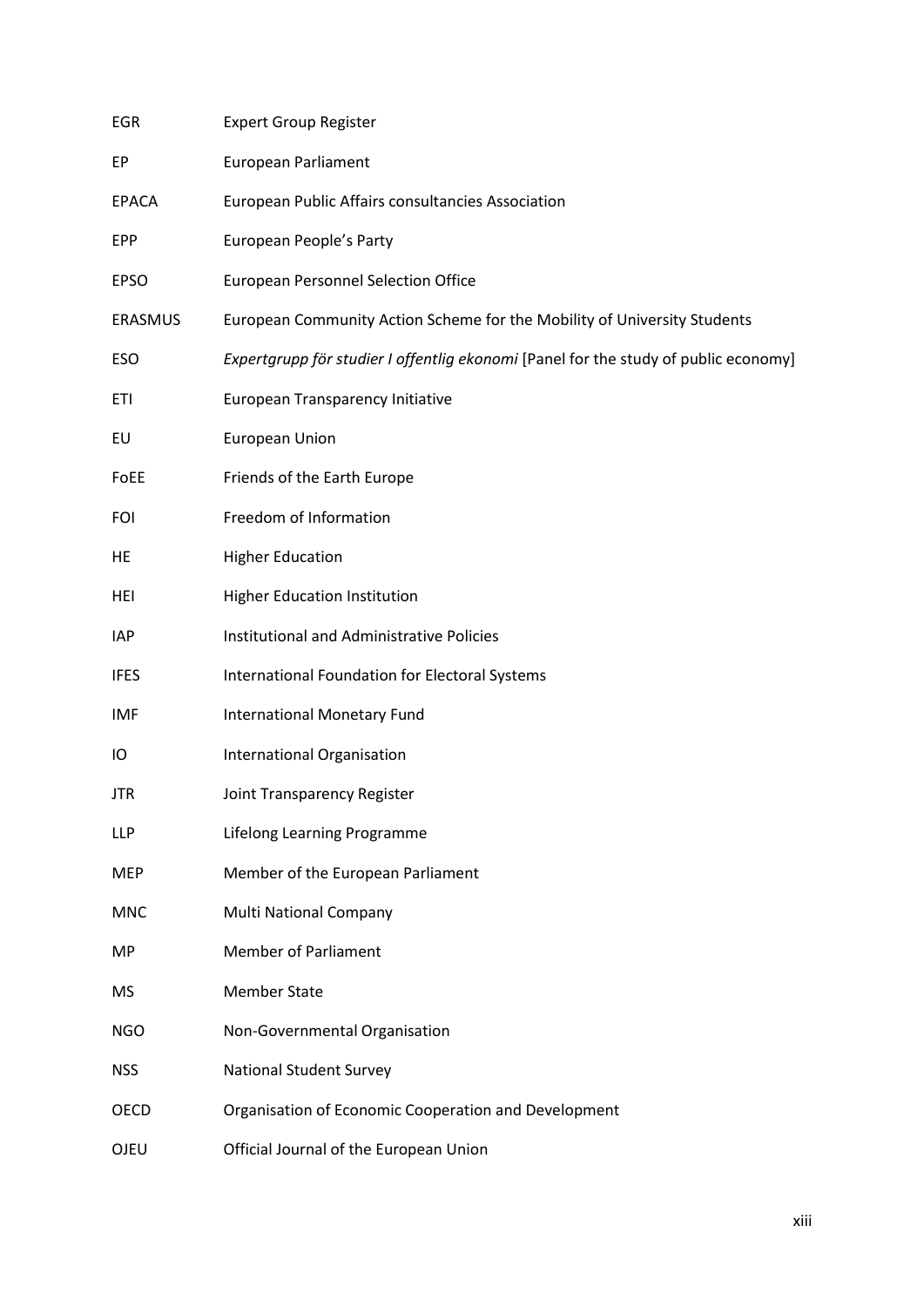| <b>PDF</b>  | <b>Portable Document Format</b>                  |
|-------------|--------------------------------------------------|
| <b>PPA</b>  | Partnership Programme Agreement                  |
| QA          | <b>Quality Assurance</b>                         |
| <b>SEA</b>  | Single European Act                              |
| <b>SEAP</b> | Society of European Public Affairs Professionals |
| <b>TFEU</b> | Treaty on the Functioning of the European Union  |
| ΤI          | <b>Transparency International</b>                |
| TI-EU       | Transparency International - European Union      |
| TNI         | <b>Transnational Institute of Policy Studies</b> |
| TU          | <b>Trade Union</b>                               |
| UN          | <b>United Nations</b>                            |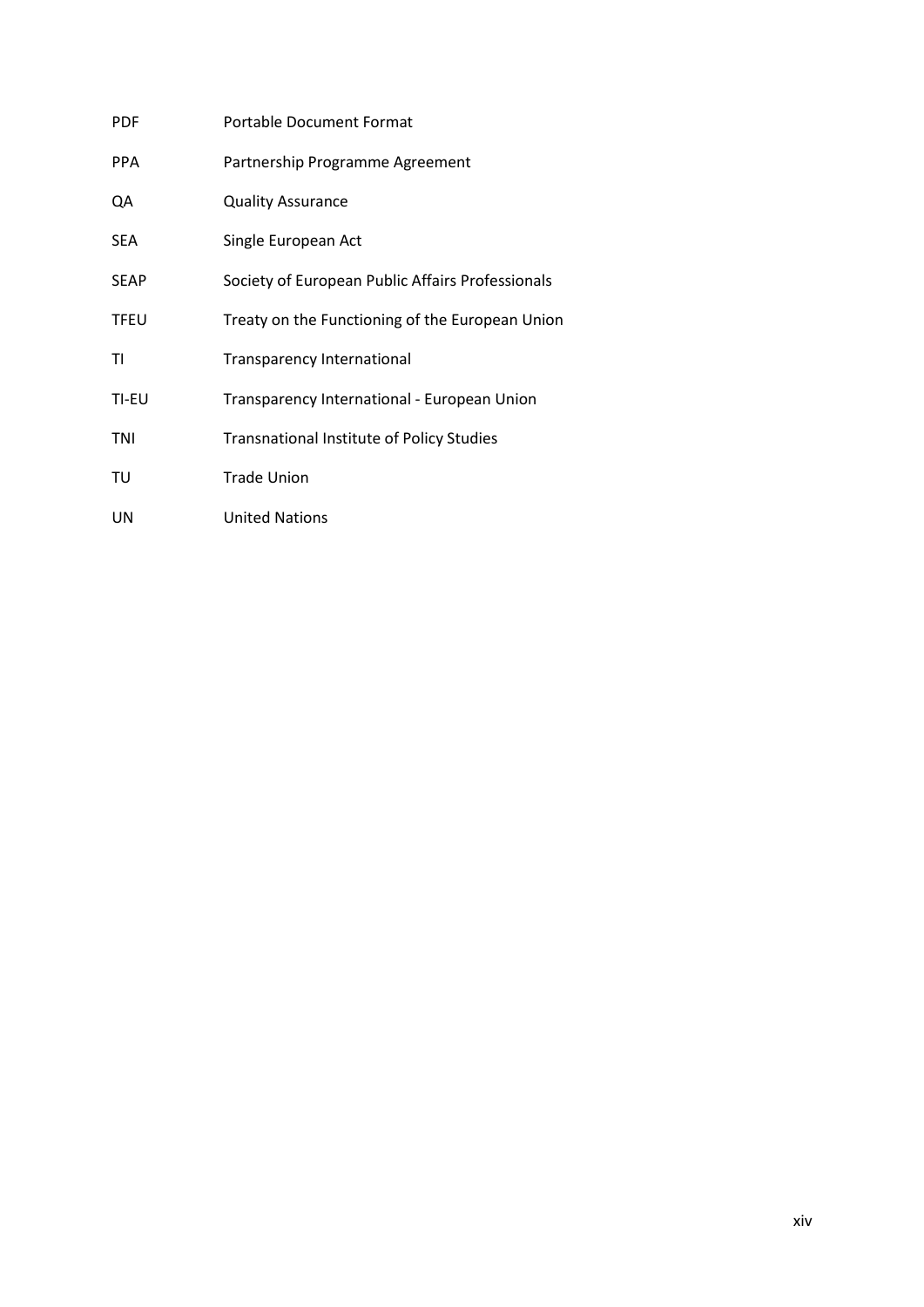#### **Funding statement.**

This work was supported by the Economic and Social Research Council [grant number ES/1026460/1].

## **Acknowledgements.**

A project of this scale cannot be undertaken alone, and I would like to express my gratitude to some of those that have helped me along the way.

Firstly, I would like to extend my sincere and heartfelt thanks to my Ph.D supervisor, Karen Heard-Lauréote. Karen encouraged me to undertake a research degree in the first place, and she has gently guided me throughout the process with good humour, tactfully pointing out the difference between 'innovative' and 'hare-brained' ideas.

I would also like to thank the two other members of my supervisory team - Wolfram Kaiser and Rob Frith - for their direction and guidance.

I am grateful to Karen, Wolfram, Rob and Ed Stoddard, for their perceptive and extensive feedback on previous drafts of this thesis, and to Chris Huggins for acting as an occasional sounding board throughout the writing process.

I of course owe a huge debt of gratitude to the individuals in and around the EU institutions who agreed to be interviewed. Without their willingness to give generously of their time, this project would have been impossible.

In terms of logistics, I am grateful to the Economic and Social Research Council for its financial support and, on a personal note, I would like to thank my old friend Paul Donovan who loaned me his house as an occasional writing retreat.

I wish to thank the Centre for European and International Studies Research at the University of Portsmouth for fostering a lively and supportive research culture for its Ph.D students. At Portsmouth, this extends beyond the quiet murmur of the research community, and I am proud to have undertaken this project at a University that values and nurtures its undergraduates and appreciates the buzz of activity they bring.

Finally, thanks to my family for their love and support, and to Kim, for keeping my feet firmly on the ground.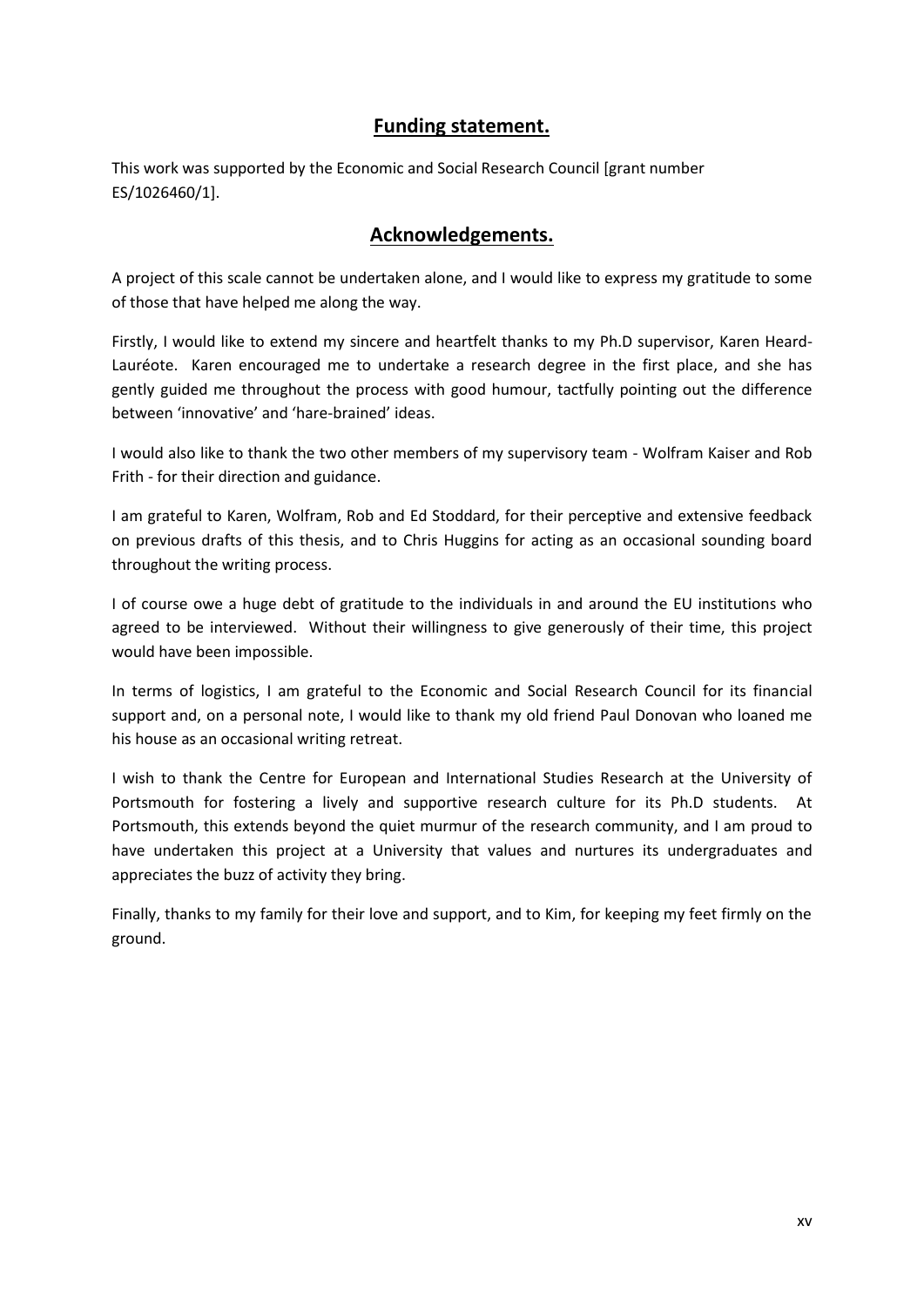### **Dissemination.**

#### **Publication.**

Field, M. (2013). The Anatomy of EU policy-making. *European Integration Online Papers, 17*(1), article 7.

#### **Abstract.**

Based on the assumption that technology can deliver greater transparency and strengthen civil society, this paper explores the theoretical mechanisms through which differing types of transparency increase public confidence and legitimacy. By decoupling the two, the paper considers whether accountability is more effectively achieved through transparency or actual scrutiny.

The paper applies this question to the case of the Commission's expert groups. These groups advise at all stages of the policy process, from the preparation of legislative proposals to the monitoring of implementation. Acknowledging that the interplay between expertise and the public is a crucial part of policy making, the Commission's website hosts a register of these groups together with guidelines and rules on the their composition and the information that should be made publicly available.

The paper tests whether the groups are complying with these rules in two aspects: gender makeup and the availability of relevant documentation. On gender, we find low levels of compliance with Commission guidelines whilst, on availability of documentation, there is wide variation across DGs. The paper argues that, for the expert groups, transparency is not sufficient to ensure compliance with regulations suggesting that a robust scrutiny process is needed to hold power to account.

#### **Conference papers given.**

May 2011. *Inclusion and exclusion in the EU expert groups.* Presented at the Centre for European and International Studies Research annual postgraduate conference, University of Portsmouth.

July 2011. *Cooperation, Compliance and Coalitions within the EU Commission's Expert Groups.* Presented at the University Association of Contemporary European Studies annual student conference, University of Surrey.

September 2011. *Knowledge is Power? Influence and cooperation in the EU commission's Expert Groups.* Presented at the University Association of Contemporary European Studies annual conference, University of Cambridge.

November 2011. *Governance by experts? The workings of the European Commission's advisory groups.* Presented at the Political Studies Association graduate conference, University of Oxford.

June 2012. The antiseptic of sunlight? EU Transparency and the electronic registers: the case of the Commission Expert Groups. *Presented at the Transatlantic Conference on Transparency Research, University of Utrecht.*